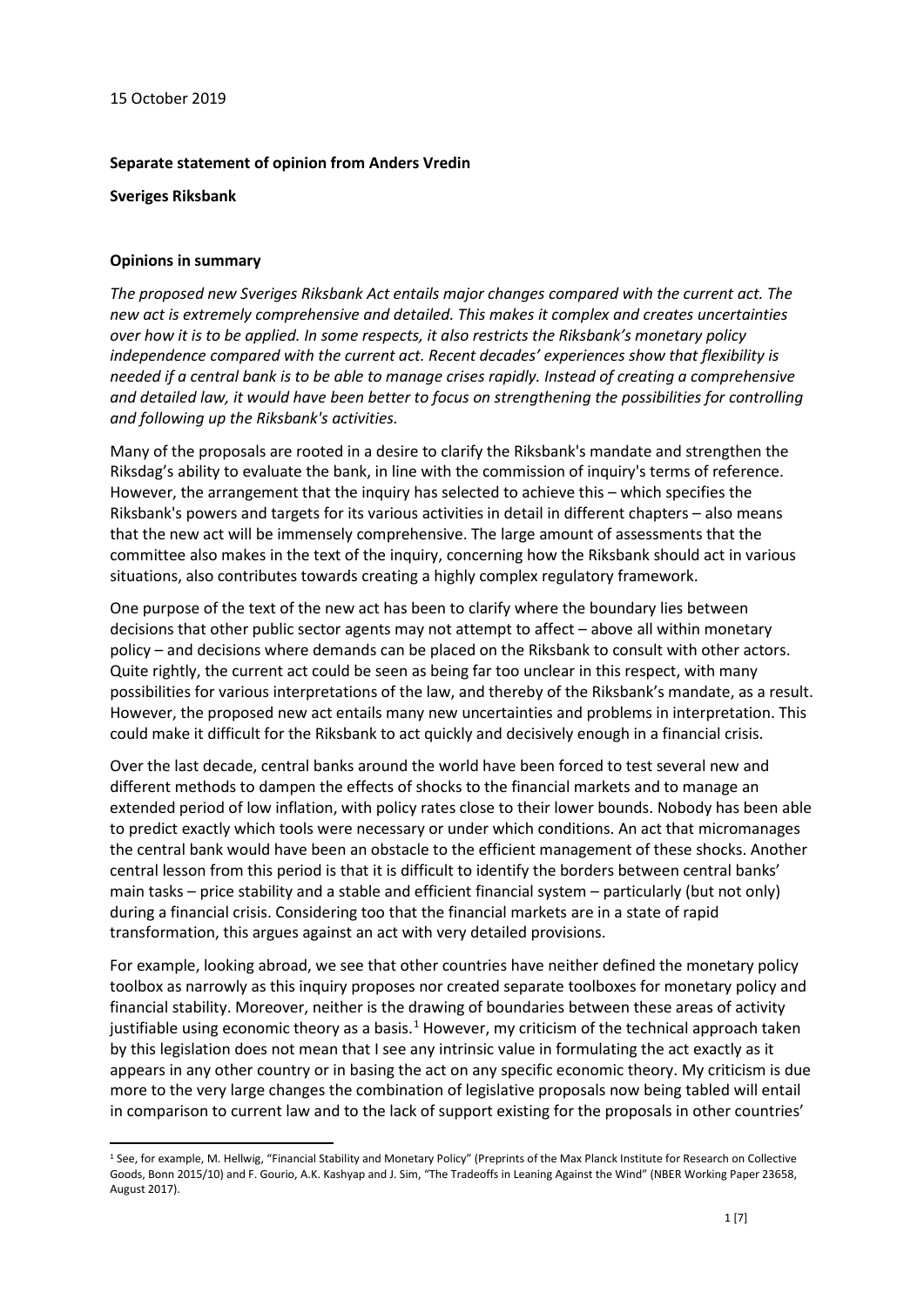legislation<sup>[2](#page-1-0)</sup> or in economic theory. Indeed, experiences from the last decade, in Sweden and other countries, instead suggest we need an act that allows flexibility, rather than one with detailed provisions that separate measures for financial stability and monetary policy.

Ultimately, a central bank's operations mostly revolve around determining, one way or another, how the bank's balance sheet is to be used. It is not appropriate to define, in advance, which of these decisions concern monetary policy and which concern the functioning of the financial system. This is partly due to the mutual interdependence that always prevails between monetary policy and financial stability and partly because the appropriate mix of measures needed to achieve monetary policy objectives and an efficient financial system will vary over time, depending on which shocks have occurred.

This criticism should not be interpreted as an argument for the Riksbank to have a completely open and unlimited mandate. Like central banks in other countries, the Riksbank has a high degree of independence compared with other public authorities. This independence needs to be balanced by a high degree of transparency and careful reviews. However, this democratic control could be strengthened in different ways and the inquiry also makes several proposals for this. These include strengthening the formal regulatory framework for information to the general public and the Riksdag; granting increased resources for reviews to the Riksdag Committee on Finance; giving further inspection assignments to the Swedish National Audit Office; introducing an explicit paragraph with proportionality requirements for the Riksbank's measures; clarifying the General Council of the Riksbank's controlling function; and passing control of the inflation target to the Riksdag. This means that the Riksbank's principals in the Riksdag have strong possibilities to exercise control, which should make it quite possible to design a new act that formulates clear processes for accountability, rather than indulging in micromanagement.

Below, I give a few more concrete examples of problems with the proposed new act and present an alternative arrangement.

# **1. Problems with the inquiry's technical approach**

Chapter 13, on overall standpoints, establishes that the act must specify the Riksbank's tasks in a comprehensive manner, making distinctions between provisions for monetary policy and provisions for financial stability, for example. However, from an economic point of view, it could be claimed that the central banks' responsibility for monetary policy, financial stability and the payment system are interconnected (this is a matter of liquidity supply; my reasoning is developed in section 2.1 below). For example, price stability is an important component of a safe and efficient payment mechanism and the degree of financial stability affects the impact of monetary policy.

The ambition of creating a clear distinction between monetary policy and measures for financial stability is not fully reflected in the final proposed sections of the act, which instead make clear that there is a significant overlap between the different toolboxes. This limits the negative effects of the chosen arrangement to some extent. However, it also leads to uncertainties over how the act is to be interpreted. The most important problems with the final proposed act are the idea that it must be possible to distinguish "general liquidity support" from monetary policy, the prohibition on monetary policy taking particular account of financial imbalances, and the prevention of the issue of debt instruments in foreign currency by the Riksbank. In addition, it is unfortunate that the committee makes a number of assessments in the text of the inquiry that could result in restrictions to the Riksbank's tools over and above those specified in the actual legislative proposal.

<span id="page-1-0"></span> $2$  The closest example that can be found is the Bank of England, which has also served as inspiration for the inquiry. However, in practice, the delimitation between monetary policy and other measures for the functioning of the financial system will not be as sharp in the Bank of England's case, as the central bank there has been merged with the financial supervisory authority.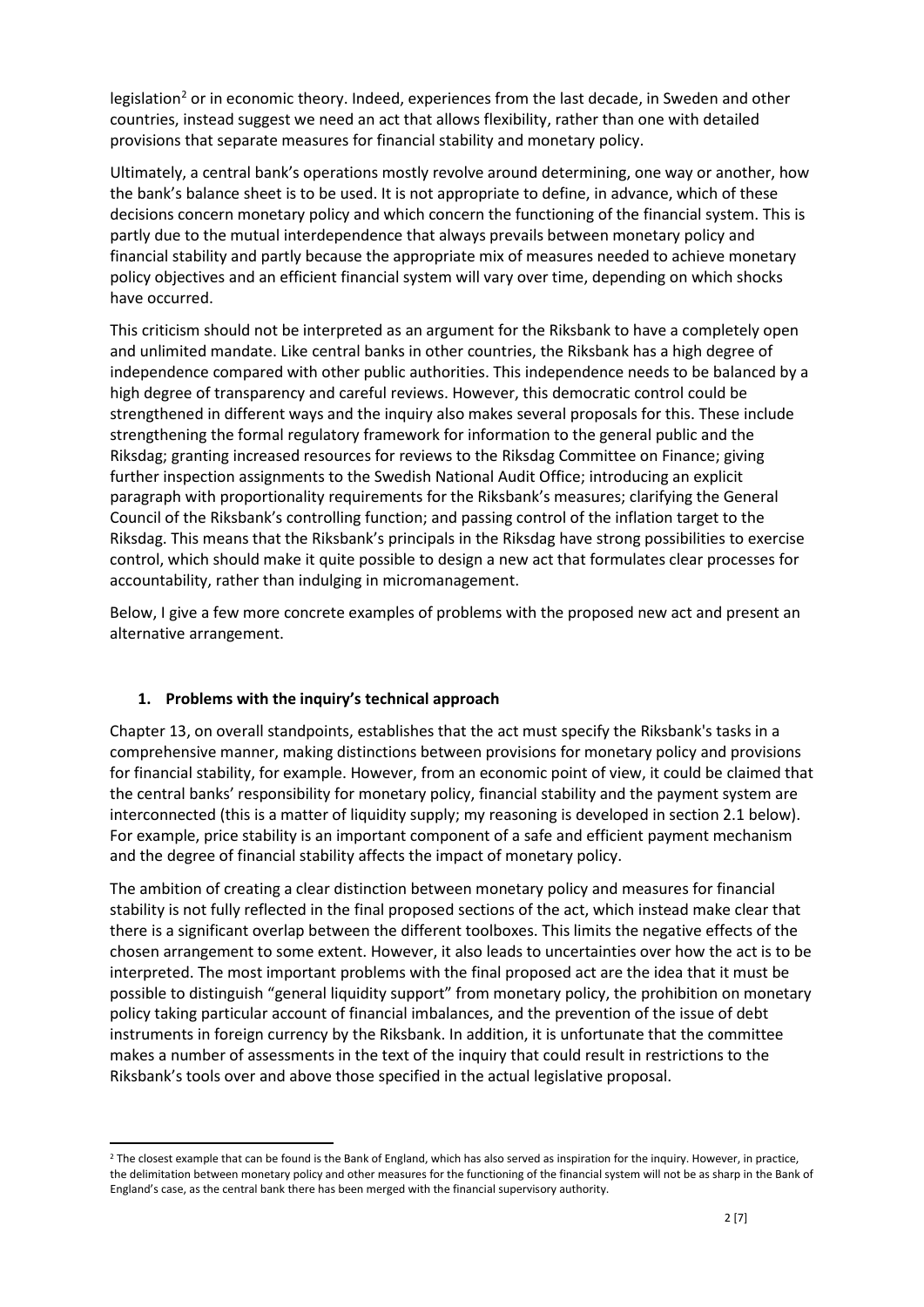#### *1.1. "General liquidity support" – a specifically Swedish and imprecise construction*

The term "general liquidity support" (chapter 22 of the inquiry) is a new concept that is proposed for inclusion in the act's chapter on financial stability but that is not included in the monetary policy toolbox. As far as I know, this term is not included in other countries' legislation or in economic theory, at least not with any precise definition that distinguishes it from monetary policy in the manner now being proposed. Several of the measures adopted by the Riksbank in the crisis of 2008– 9 could be defined as general liquidity support but they could also be defined as parts of monetary policy. These included loans to banks at longer maturities and other terms (collateral, interest rates) differing from the usual. Loans to banks are also included in normal monetary policy, so the question is when the terms for a loan (maturity, collateral, interest rates) cause it to transition from being part of monetary policy to being general liquidity support. This delimitation is significant, as the Riksbank, under the legislative proposal, must consult Finansinspektionen and the Swedish National Debt Office on general liquidity support, a requirement that does not apply to monetary policy. In addition, the prohibition on instruction (capital 11, section 26 of the act) applies to matters of monetary policy but not to general liquidity support. By introducing the term general liquidity support and putting it in the toolbox for financial stability, the legislator thereby creates the risk of limiting the Riksbank's independence in monetary policy.

The inquiry's opinion is that the intent of the measure can be used to determine which category it belongs to, which is to say whether the main aim can be justified by monetary policy (price stability, balanced development of output and employment) or by financial stability. But as the Riksbank, according to the proposal, can only provide general liquidity support to counteract a *serious* shock to the financial system, it is difficult to see how the measure would not also be motivated by monetary policy – considering the risks to price stability or the stability of the real economy entailed by serious shocks to the financial system. However, chapter 25 establishes that it is "necessary" for the Riksbank to clarify the main aim of the measures adopted. In contrast, I consider that it may often be impossible to determine whether the main aim is justified by monetary policy or by safeguarding the functioning of the financial system. For example, it is difficult to say whether the recent measures adopted by the ECB and Federal Reserve have one or the other main aim.

# *1.2.Monetary policy should also take financial stability into account*

One change compared with the current act is that monetary policy must consider the real economy. Without neglecting the price stability objective, the Riksbank is to contribute to a balanced development of output and employment. This is compatible with established practice and with the legislative history of the current act. Like other central banks, the Riksbank already takes such consideration in its monetary policy. This is not controversial and it is positive that the Riksbank's mandate makes this clear. However, considering our experiences over the last decade of financial crises and the changes to monetary policy these have led to, it is surprising that the inquiry proposes a reform which emphasises consideration of the real economy without simultaneously expecting the monetary policy toolbox to be able to contribute to financial stability too.

During the crisis of 2008–9, monetary policy measures were used to counteract shocks to the financial system and the significance of monetary policy to financial stability has been discussed ever since, both in Sweden and in other countries. Some arguments have suggested that monetary policy has taken too much account of financial imbalances, others that it has taken too little. Considering this, the wording of the new mandate for monetary policy is surprising, which it also is in light of the responsibility central banks undoubtedly have for the payment system and the financial system. The new legislative proposal places increased emphasis on the role played by monetary policy for the business cycle, but the financial stability aspects do not receive as much attention.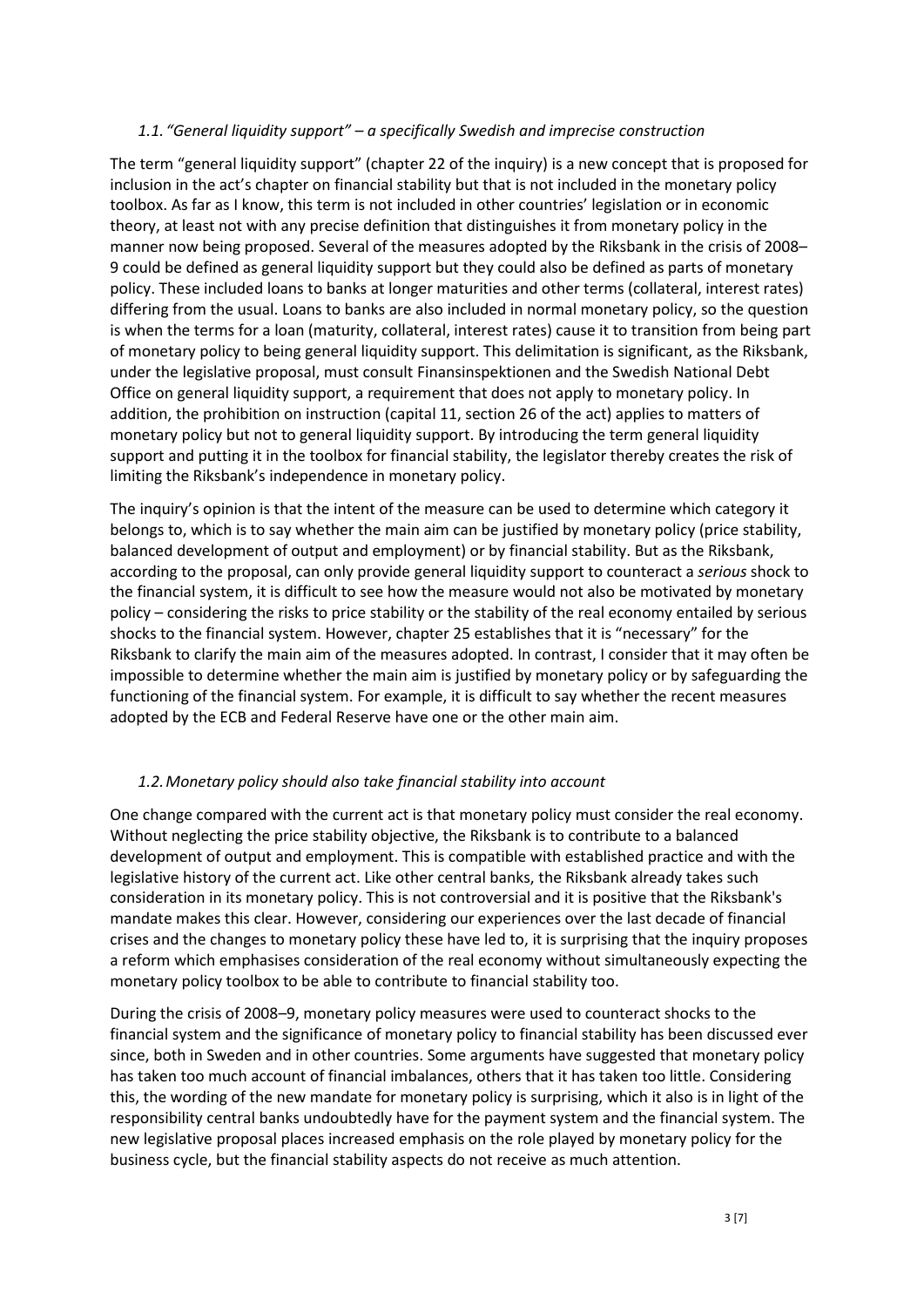At the same time, the inquiry sends contradictory messages regarding how much account monetary policy must take of the financial system. For example, chapter 18 makes the assessment that "the Riksbank may issue credit for monetary policy purposes to counteract shocks on the financial markets". Chapter 38, on the consequences of the inquiry's proposals, instead emphasises that monetary policy may not take account of financial imbalances, apart from their effects on monetary policy objectives (price stability, output and employment). This latter contradicts a point in the summary chapter, which says that the Riksbank must take account of how government security purchases (which can be part of monetary policy) affect the functioning of the financial markets.

## *1.3.The Riksbank should be able to issue debt instruments in foreign currency*

According to the proposed new act, the Riksbank may issue and sell its own debt instruments in Swedish kronor, but not in foreign currency. The Riksbank's interpretation of the current act is that it does not imply any such restriction. In their provisions, central banks in the EU usually have no restrictions regarding borrowing through the issue of market-listed debt instruments. Normally, the central bank can certainly manage its role within payments, monetary policy and financial stability policy by issuing central bank money in the domestic currency. However, situations may arise in which the bank is justified in issuing debt instruments in foreign currency, for instance if it wanted, for contingency purposes, to increase the size of its foreign exchange reserves without, at the same time, affecting its net demand for or net supply of domestic and foreign currencies and thereby the exchange rate. Such an increase of the foreign exchange reserves, funded with equally large loans, could be justified by monetary policy reasons (to be able to conduct future foreign exchange interventions) or to promote financial stability (to be able to grant the banks loans in foreign currency). It is important to have this possibility so that the central bank is always able to contribute efficiently to economic and financial stability.

Giving the Riksbank the right, within certain boundaries, to borrow in foreign currency via the Swedish National Debt Office reduces the need for it to issue its own debt instruments. Even so, the new act implies a restriction of the Riksbank's independence in this area.

# *1.4.Monetary policy should not be restricted by the committee's assessments*

The committee is of the opinion (section 18.11.1 of the inquiry) that credits under the framework of monetary policy must not entail any restriction on the companies receiving these credits as regards the types of funding the companies themselves are allowed to offer their customers. This would form a restriction in comparison with what the Bank of England and ECB, for example, may do. This could also restrict monetary policy in Sweden, as is made clear by previous statements from the Riksbank (see, for example, an article in the Monetary Policy Report for February 2015) describing how lending to companies via banks could be one way of making monetary policy more expansionary when necessary.

The inquiry also states that the Riksbank – to comply with the prohibition, under EU law, of monetary financing – should avoid either purchasing an excessively large share of any individual loan of Swedish government securities or holding an excessively large share of the total amount of outstanding government securities. The inquiry refers here to case-law within the EU. The EU has a self-imposed restriction (which it could therefore amend) against purchasing more than 33% of any individual bond loan, while the judgement to which the inquiry refers (the Weiss judgement) concluded that it is reasonable to demand that actors other than the central bank purchase at least half of the national debt. This is to prevent the central bank's measures from undermining the central government's budget discipline. According to the Court of Justice of the European Union, the ECB's self-imposed restriction was one of many factors that could have affected the court's overall assessment. The committee, however, gives the incorrect impression that the ECB's own restriction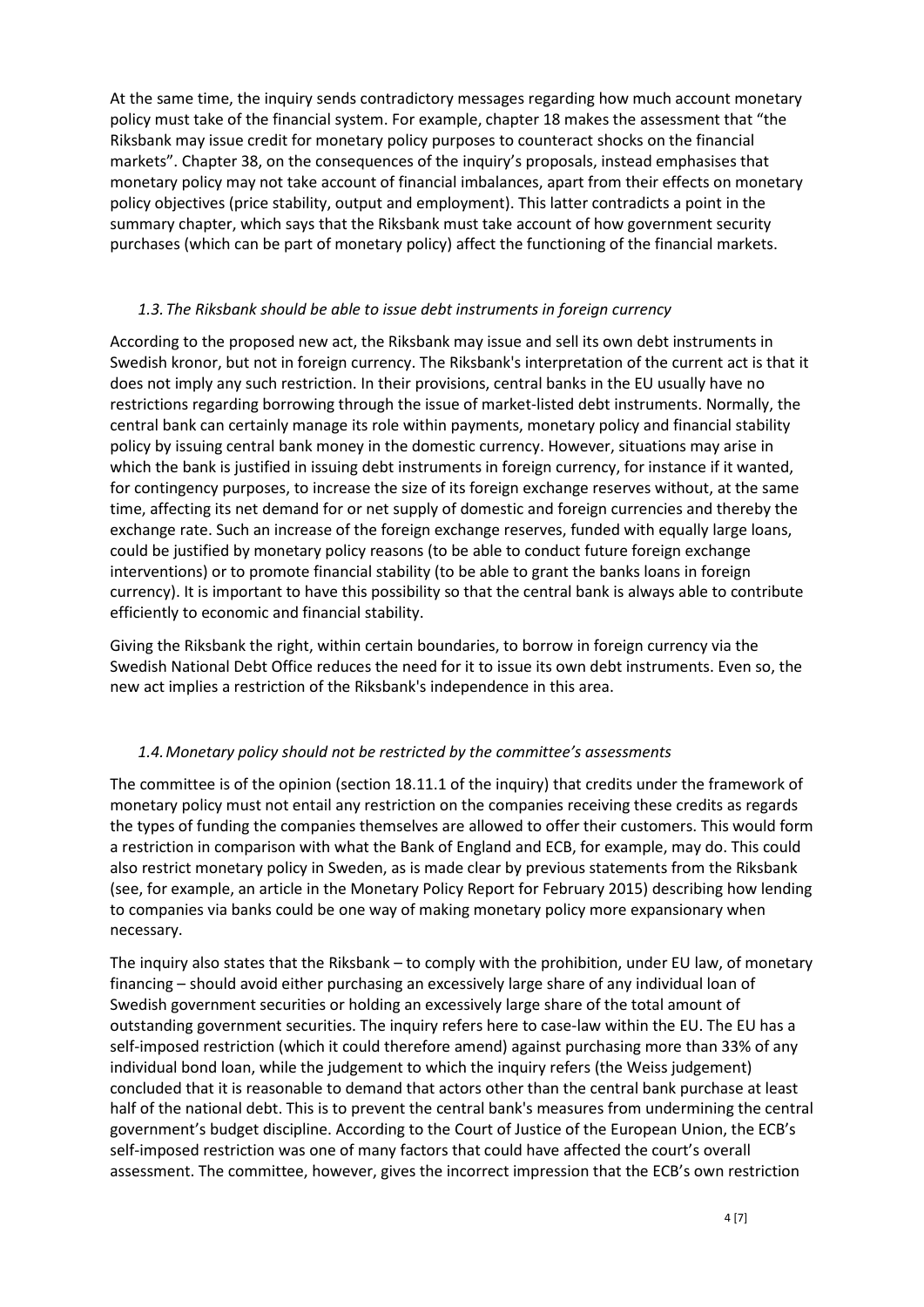is a necessary condition for purchases of government securities to be compatible with the prohibition of monetary financing.

Assessments of this kind in the inquiry may entail restrictions on freedom of action for monetary policy in the period ahead, or at least less clarity concerning room for manoeuvre, especially because, under the new act, credits to banks and purchases of government securities could be subject to instructions, depending on whether the instruments are also included in the toolbox for financial stability.

# **2. An alternative approach**

Taking the functions the Riksbank and other central banks fulfil in the financial system as a starting point, I consider that there is a close relationship between monetary policy tasks and acting for a safe and efficient financial system. This argues in favour of legislation with less-detailed rules for how different instruments may be used to attain different goals. However, more flexible legislation like this demands clearer possibilities for evaluation and accountability than the current act, in line with the proposals the inquiry also makes.

# *2.1.How the Riksbank's functions can be viewed*

Efficient payment systems are a condition for the positive development of the economy. Purchases and sales of goods and services would involve major costs if there did not exist a means of payment with a stable value and a reliable infrastructure. In modern society, payments also often include some form of credit. The overall task of the Riksbank and other central banks is to ensure that economic development is not impeded by poorly functioning systems for payments and credits.

The Riksbank fulfils its task in various ways. One is by issuing cash in the form of banknotes and coins, but this form of payment has become less and less significant in recent years. Almost all payments now take place through bank account transfers between seller and buyer. However, like other central banks, the Riksbank plays an important role for ensuring that this system of 'bank money' works. The Riksbank acts as the banks' bank in various ways: the Riksbank provides a system in which the banks can transfer money between themselves and provides them with credit during the day within this system; the banks can make deposits or borrow money from the Riksbank for a certain time, at interest rates and other general terms as determined by the Riksbank; and an individual bank can receive credits on special terms in an emergency situation. All of this can be summarised by saying that the Riksbank has responsibility for the supply of liquidity, which is to say ensuring there is access to liquid funds (means of payment) that can be used to execute general transactions in the economic system. When there is a lack of liquid funds, the cost of liquidity increases and there is a general rise in interest rates. If instead there is a surplus of liquid funds, this can indicate that the value of money is decreasing, which is to say that there is inflation. The central bank thus stabilises interest rates and the value of money by supplying liquidity.

The Riksbank's responsibility for the liquidity supply, and its role as a bank, is reflected by its balance sheet, with its assets and liabilities. The issuing of banknotes and coins is counted as a liability. On the asset side, a reserve of highly liquid assets in foreign currency is needed, partly because the Riksbank may need to give the banks liquidity support in foreign currency, and partly because the Riksbank may have to purchase or sell foreign currency against kronor to affect the krona's value against foreign currencies. However, the Riksbank may also have to affect the level of interest rates and liquidity in the economy by purchasing or selling assets in kronor. In recent years, the Riksbank has increased its holdings of Swedish government bonds, which has increased access to 'central bank money' in the banking system. Other central banks have also purchased other types of security. The administration of the Riksbank's assets and liabilities affects the Riksbank's economic result, and this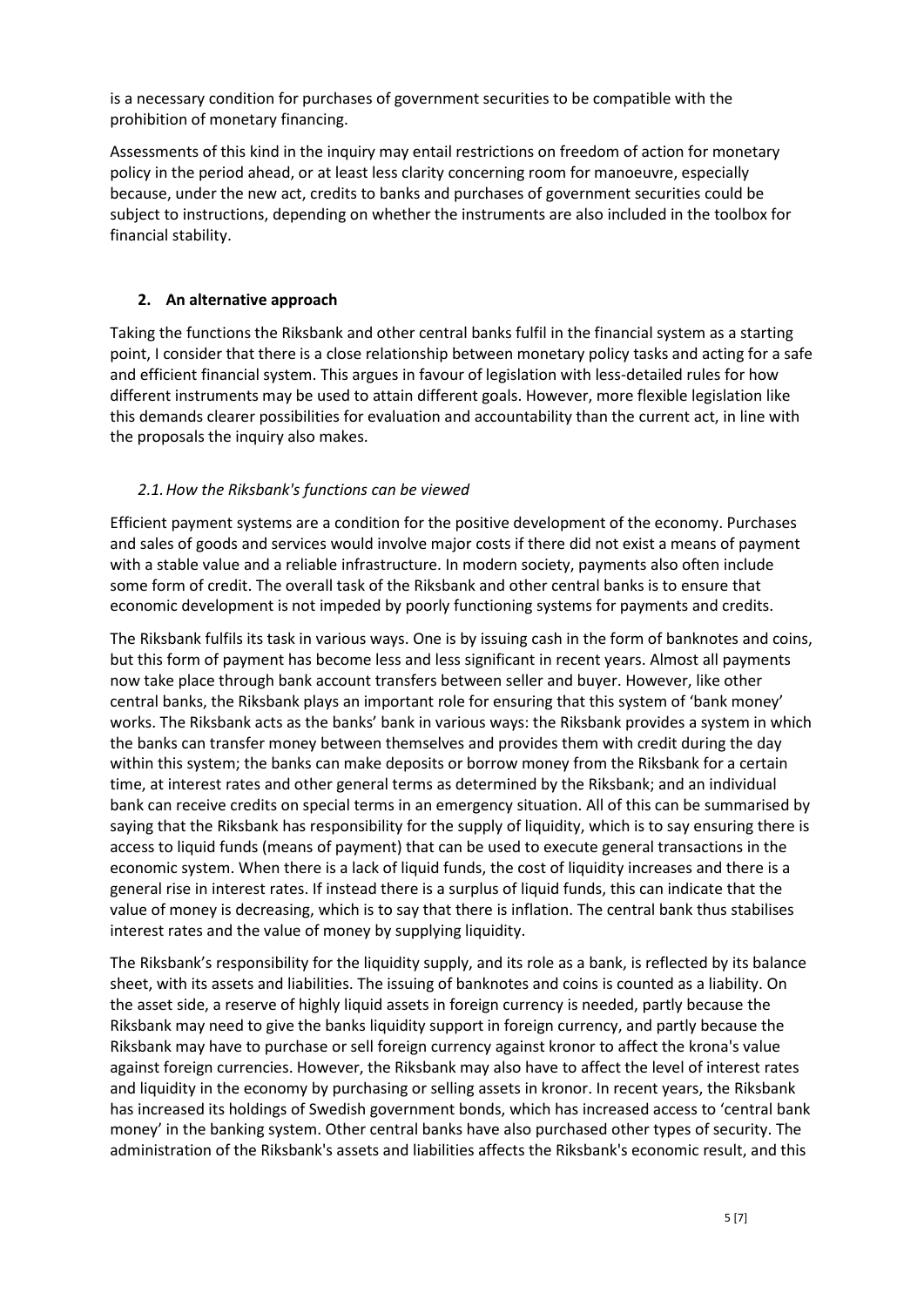is something that the Riksbank needs to take into consideration when deciding on different measures.

This description shows that the Riksbank's operations, in most cases, revolve around determining, one way or another, how the bank's balance sheet is to be used. The view of central banks' operations that the inquiry has chosen breaks this connection in that different areas of the Riksbank's operations are given different objectives and different, separate toolboxes. It is not appropriate to define like this, in advance, which decisions concern monetary policy and which concern the functioning of the financial system. The most appropriate mix of measures for achieving the monetary policy objectives and an efficient financial system will vary over time, depending on the actual shocks that have occurred.

A complicating factor is that in Sweden, as in many other countries, there are other authorities, in addition to the central bank, that have responsibility for the financial system. The central government sets the rules for the actions of the central banks and the other authorities, the various tasks they are to have, how they are to collaborate and so on. The inquiry's directive could be interpreted as suggesting the remit is a matter of clarifying both the Riksbank's responsibility as the banks' bank and how central government control (the democratic review) of the Riksbank is to be strengthened. The current act is unclear over both of these areas and the proposed new act includes several improvements. However, trade-offs have naturally been made here. It would have been possible to define the Riksbank's tasks and mandate to make these clearer in relation to those of other authorities and to strengthen the democratic review without unnecessarily impeding the Riksbank's ability to be the banks' bank.

### *2.2.Flexible tools but sharpened democratic controls*

The financial crisis and subsequent period of low inflation and low interest rates clearly demonstrated the need for flexibility and new thinking to be able to manage the problems that arose. The central banks in many countries have been given new tasks in the area of financial stability whereas, in Sweden, other authorities have been given such tasks. This has also led to the need to clarify the Riksbank's responsibility for financial stability.

It is now being proposed that the Riksbank's responsibility be clarified so that the bank can "contribute to the stability and efficiency of the financial system". It is proposed that the tasks will include acting to identify vulnerabilities and risks. These are good changes.

On the other hand, a broader mandate for the Riksbank could also be perceived as problematic, particularly in the field of financial stability where other public authorities also have a responsibility and where there might be arguments for collaboration. This provides a justification for the inquiry to make clear, in the text of the new act, where the boundary lies between those decisions for which demands can be placed on the Riksbank to consult with other agents and those decisions – above all in monetary policy – that other public sector agents may not attempt to influence.

It is, however, possible to clarify the Riksbank's responsibility for financial stability and simultaneously strengthen democratic control without the separation of monetary policy and financial stability and without the degree of detail being proposed. One possible way would be to give the Riksbank the right to use all the tools it has been given to both manage its monetary policy tasks and to counteract risks to financial stability, which is to say without tying particular powers to different objectives, and to balance this flexibility with sharper mechanisms for evaluation and accountability. Allowing the Riksbank to use monetary policy instruments to achieve other objectives than monetary policy ones was proposed in an earlier inquiry (SOU 2013:6). This type of system would certainly not prevent the Riksbank and other authorities from having a close dialogue and exchange of information regarding measures, as was the case during the most recent financial crisis. The current act already includes a provision stipulating that the Riksbank is to consult